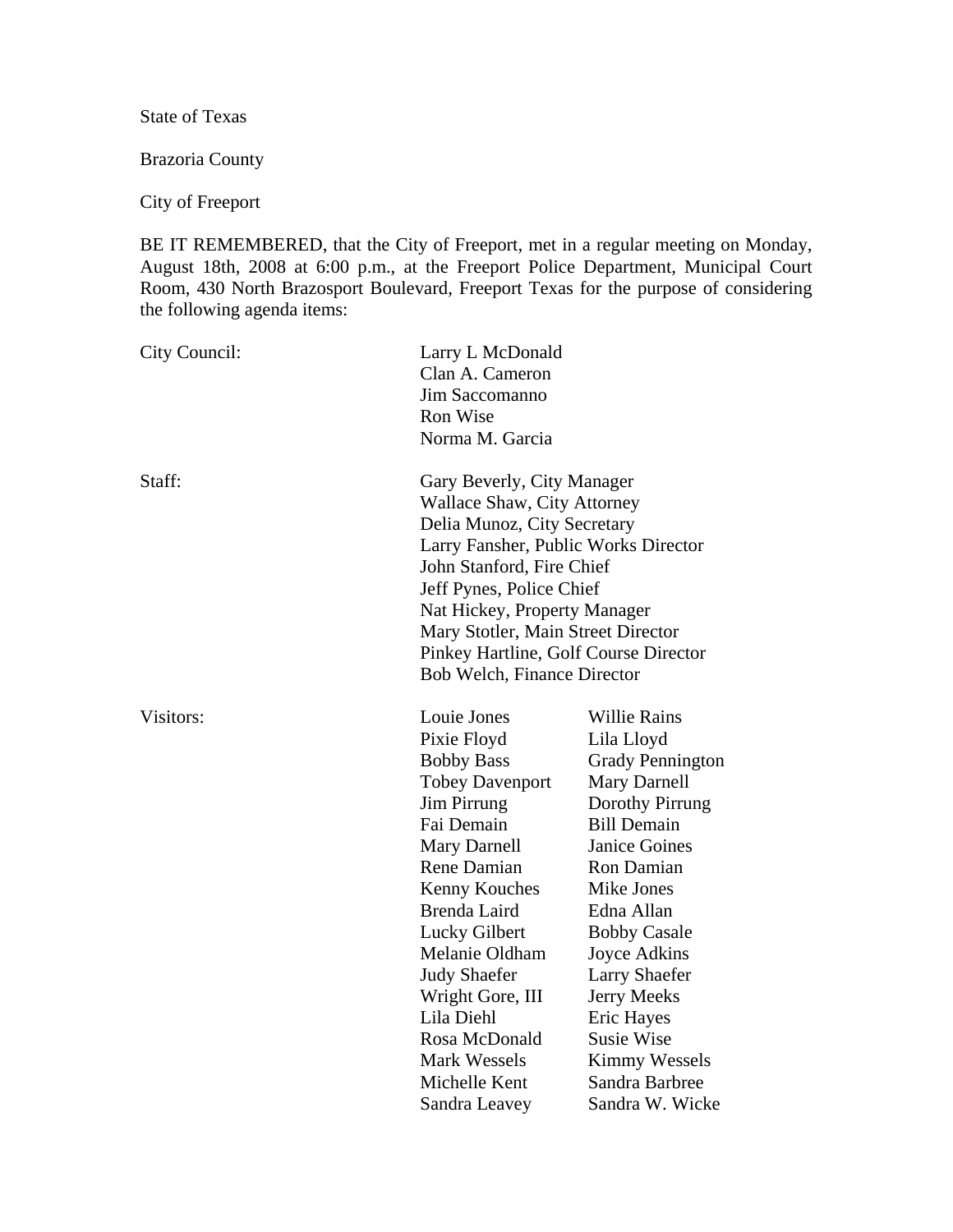Loren Hayes Phyllis Saathoff Chris Moore Eileen Koenig

# Call to Order.

The meeting was called to order by Mayor McDonald at 6:00 p.m.

Invocation by Chris Moore of the Velasco Baptist Church.

Chris Moore offered the invocation.

Pledge of Allegiance.

Mayor McDonald led the Pledge of Allegiance.

Consideration of the approval of the August 11, 2008 Council Minutes.

On a motion by Councilman Cameron, seconded by Councilman Wise, with all present voting "aye", Council unanimously approved the August 11, 2008 council minutes.

### Attending Citizens and Their Business.

Chris Moore of 1867 Acacia Circle thanked Councilwoman Garcia and the Park Department for the Exporters Kick Rally at River Place. He announced a new program called "Celebrate Recovery Program" at Texas Port Ministry on Cherry Street. Its starts Tuesday night and costs \$20.00 for books, for more information please call him at 236- 2034.

Bobby Casale asked Melanie Oldham to update Council on the contamination of the Golf Course. He disapproved of the recent ad in the newspaper, promoting the Golf Course.

Melanie Oldman advocate for Public Health and Environmental reservation collected vital information about the contamination on the Golf Course. She had documentation from the state that showed areas at the Golf Course with high levels of benzene. She passed out information to Council to let them draw their own conclusion.

Lucky Gilbert spoke on behalf of Main Street. He thanked the Council for their public service to the City. He discussed the rumors going around about Mary Stotler and Main Street. He said that Main Street has grants to approve and eventually will have the money to match the grants. The Summer Time Blue festival is progressively growing.

## Consideration of the approval of rescheduling September l, 2008, Council Meeting to September 2, 2008 due to Labor Day holiday.

On a motion by Councilman Cameron, seconded by Councilman Saccomanno, with all present voting "aye", Council unanimously approved rescheduling September l, 2008 Council Meeting to September 2, 2008 due to the Labor Day holiday.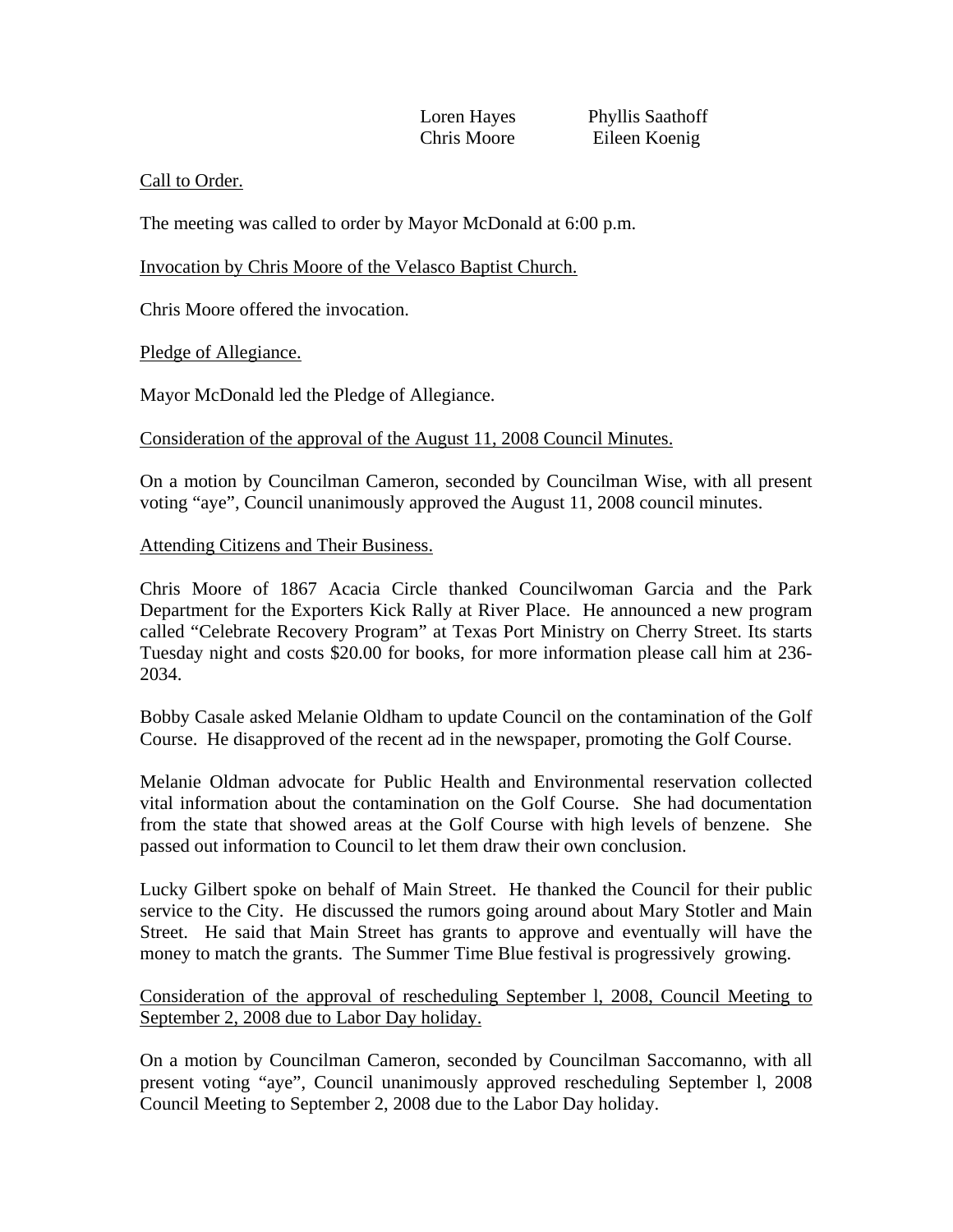Consideration of the approval of an Interlocal Agreement with Brazoria County and the City of Freeport regarding the West off Ramp at FM1495 and the Pine

On a motion by Councilwoman Garcia, seconded by Councilman Cameron, with all present voting "aye", Council unanimously approved to table this item to collect more data on the cost of the project and getting commitments from the participants.

At this time, Mr. Mr. Shaw noticed that the Economic Development Corporation had a quorum present: Bobby Casale, Clan Cameron, Lila Diehl, and Bill Rains of the Economic Development Corporation were present at the Council Meeting, and asked one member to be excused from the meeting. Bill Rains excused himself from the Council Chambers.

 Consideration of the approval of a request from Port Freeport to place a natural gas pipeline within the City's 20-foot sewer easement behind Block(s) 8, 9, 23 and 24,and within the Terminal Street right-of-way from its southern end northward to about the intersection with the East Fifth Street right-of-way.

On a motion by Councilman Cameron, seconded by Councilwoman Garcia, with all present voting "aye", Council unanimously approved Phyllis Saathoff, Port Managing Director request to place a natural gas pipeline within the City's 20-foot sewer easement behind Block(s) 8, 9, 23 and 24, and within the Terminal Street right-of-way from its southern end northward to about the intersection with the East Fifth Street right-of-way.

Consideration of the approval of selling the City's interest in 1/5 undivided interest on Block 13, Lots 9 through 12, Velasco Townsite, known as South Ave.B, Tax Id # 8110- 0164-000.

On a motion by Councilman Cameron, seconded by Mayor McDonald, with all present voting 4 to l, Council approved selling the City's interest in 1/5 undivided interest on Block 13, Lots 9 through 12, Velasco Townsite, known as South Ave.B, Tax Id # 8110- 0164-000. Councilwoman Garcia opposed.

Consideration of the approval of selling the City's interest on Block 781, Lots 14 through 22, Velasco Townsite, known as North Ave. T, Tax Id 8110-3915-000.

On a motion by Councilman Cameron, seconded by Councilman Saccomanno, with all present voting "aye", Council unanimously approved selling the City's interest on Block 781, Lots 14 through 22, Velasco Townsite, known as North Ave. T, Tax Id 8110-3915- 000.

Consideration of the approval of selling the City's interest on Block 627, Lots 23, 24, Velasco Townsite, known as North Ave. D., Tax Id # 8110-2260-000.

On a motion by Councilman Cameron, seconded by Mayor McDonald, with all present voting 4 to l, Council approved selling the City's interest on Block 627, Lots 23, 24,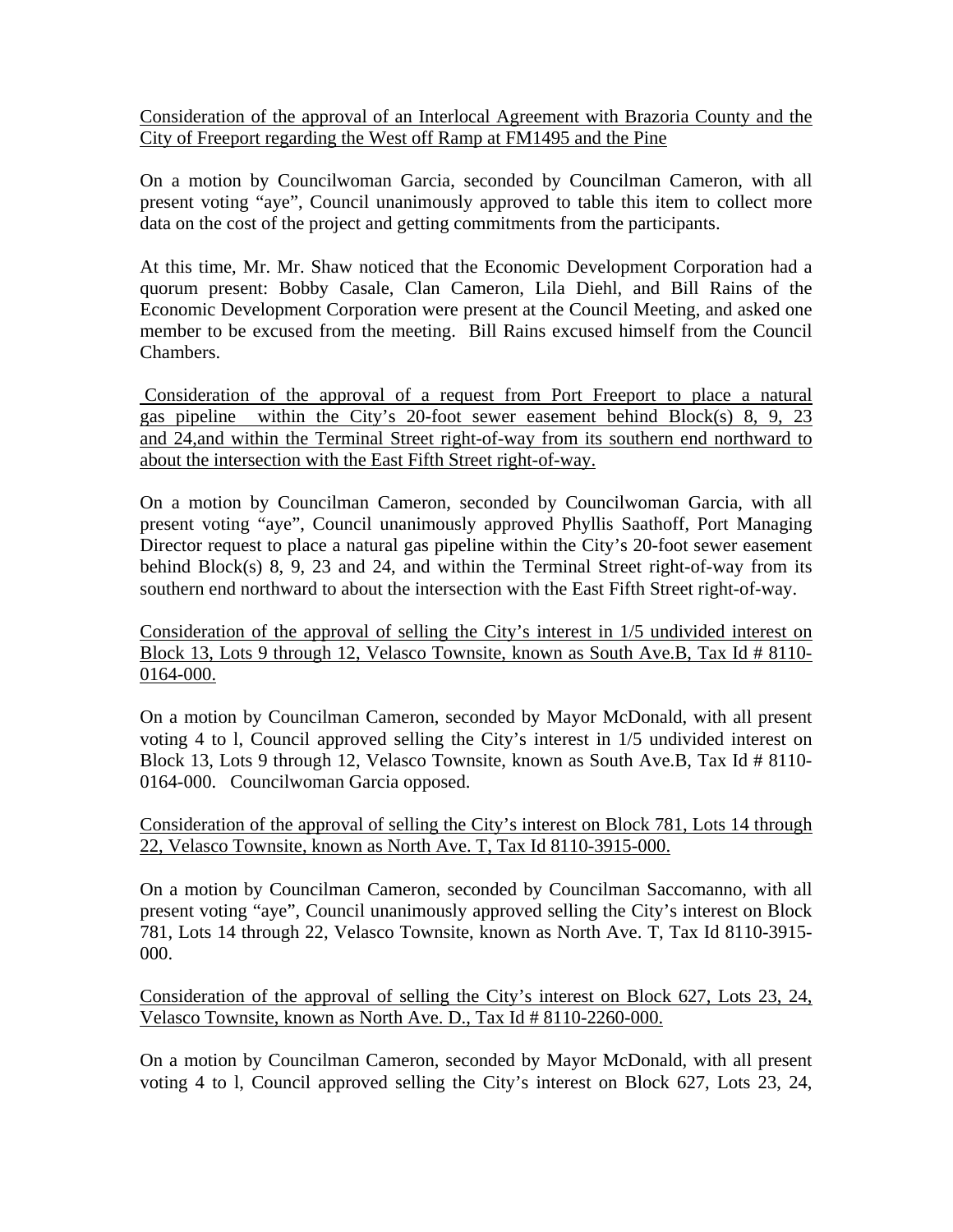Velasco Townsite, known as North Ave. D., Tax Id # 8110-2260-000. Councilwoman Garcia opposed.

Consideration of the approval of selling the City's interest on Block 36, Lots 13, 14, Velasco Townsite, known as South Ave. D., Tax Id # 8110-0397-000.

On a motion by Councilwoman Garcia, seconded by Councilman Wise, with all present voting 4 to l, Council declined the offer to sell the City's interest on Block 36, Lots 13, 14, Velasco Townsite, known as South Ave. D., Tax Id # 8110-0397-000. Councilman Cameron opposed.

Consideration of the approval of selling the City's interest in 1/6 und. interest on Block 694, Lot 15, Velasco Townsite, known as North Ave. N., Tax Id # 8110-2896-110.

On a motion by Councilwoman Garcia, seconded by Councilman Saccomanno, with all present voting 2 to 3, Council declined the offer to sell the City's interest in 1/6 und. interest on Block 694, Lot 15, Velasco Townsite, known as North Ave. N., Tax Id # 8110-2896-110. Councilman Wise, Councilman Cameron, and Mayor McDonald opposed.

On a motion by Councilman Cameron, seconded by Councilman Wise, with all present voting 3 to 2, Council approved selling the City's interest in 1/6 und. interest on Block 694, Lot 15, Velasco Townsite, known as North Ave. N., Tax Id # 8110-2896-110. Councilman Saccomanno and Councilwoman Garcia opposed.

Consideration of the approval of selling the City's interest Block D, Lots 18-N/2, 19, Velasco Heights, known as 1914 Zapata, Tax ID # 8115-0052-000.

On a motion by Councilman Cameron, seconded by Councilman Wise, with all present voting 4 to l, Council approved selling the City's interest Block D, Lots 18-N/2, 19, Velasco Heights, known as 1914 Zapata, Tax ID # 8115-0052-000. Councilman Saccomanno opposed.

Consideration of the approval of selling the City's interest on Block 36, Lots 9, 10, 12, Velasco Townsite, known as South Ave. B., Tax ID # 8110-0394-000.

On a motion by Councilman Cameron, seconded by Councilman Wise, with all present voting "aye", Council unanimously approved selling the City's interest on Block 36, Lots 9, 10, 12, Velasco Townsite, known as South Ave. B., Tax ID # 8110-0394-000.

Consideration of the approval of allowing the Fraternal Order of Eagles # 3111 to have their annual Turkey Shoot starting in October and ending in December 2008 at 6818 Hwy. 332.

On a motion by Councilwoman Garcia, seconded by Mayor McDonald, with all present voting "aye", Council unanimously approved the request of the Fraternal Order of Eagles # 3111 to have their annual Turkey Shoot starting in October and ending in December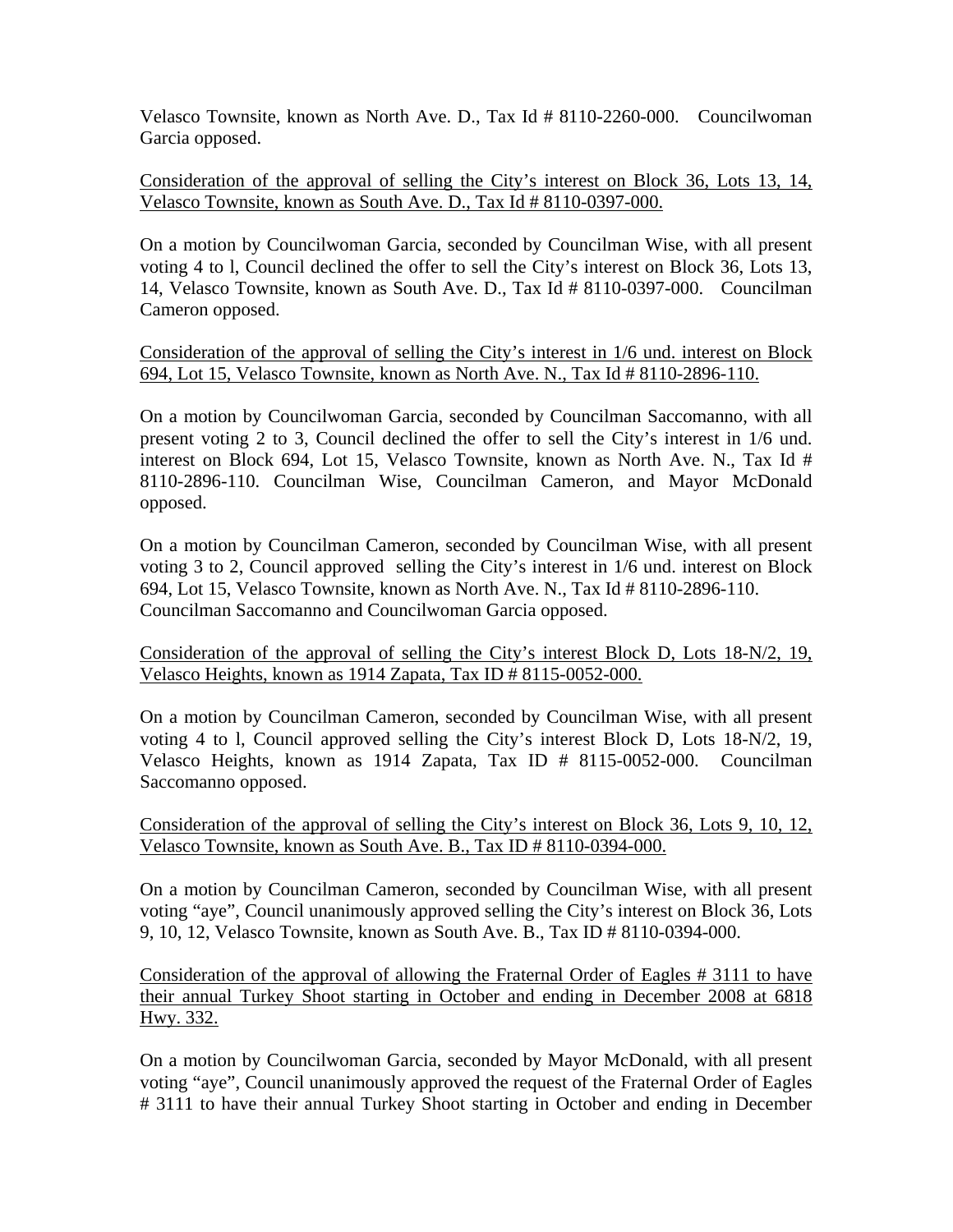2008 at 6818 Hwy. 332 East. President Metzroth stated that last year \$3,500 had been raised for 38 families for Christmas baskets.

Consideration of the approval of setting dates for Public Hearings on budget and vote by governing body to propose a tax increase for fiscal year 2008-2009.

| $\bullet$ | September 8, 2008 Public Hearing on Budget |
|-----------|--------------------------------------------|
|           | Adopt budget by ordinance                  |
|           | Public Hearing (1st) on Tax Rate           |

- September 15, 2008 Public Hearing (2nd) on Tax Rate
- September 22, 2008 Adopt Tax Rate Ordinance

On a motion by Councilman Cameron, seconded by Councilman Saccomanno, with all present voting "aye", Council unanimously approved the dates for the Public Hearings.

By a record vote such motion is duly adopted, the record vote being:

The following motion was made by Councilman Wise: "I Councilman Wise purpose a tax increase of 3.5% above the effective rate based on a total rate of .710000. Seconded by Councilman Saccomanno, with all present voting, Council approved the proposed tax increase of 3.5% above the effective rate based on a total rate of .710000 for fiscal year 2008-2009, the record vote being:

| Aye: Mayor Larry L. McDonald | Nay: Councilman Clan Cameron |
|------------------------------|------------------------------|
| Councilman Saccomanno        |                              |
| Councilman Wise              |                              |
| Councilwoman Garcia          |                              |

Consideration of the approval of using Kennemer, Masters & Lunford as our audit firm for fiscal year 2007-2008.

On a motion by Councilman Saccomanno, seconded by Councilman Wise, with all present voting 4 to l, Council approved using Kennemer, Masters & Lunford as our audit firm for fiscal year 2007-2008. Councilman Cameron opposed.

### Elected Official Report

Councilman Saccomanno reported that Senior Citizens had Nola Copus, Executive Director of Freeport's Brazosport Medical Center speak at their meeting. They are planning a trip to Schulenburg to visit historical churches.